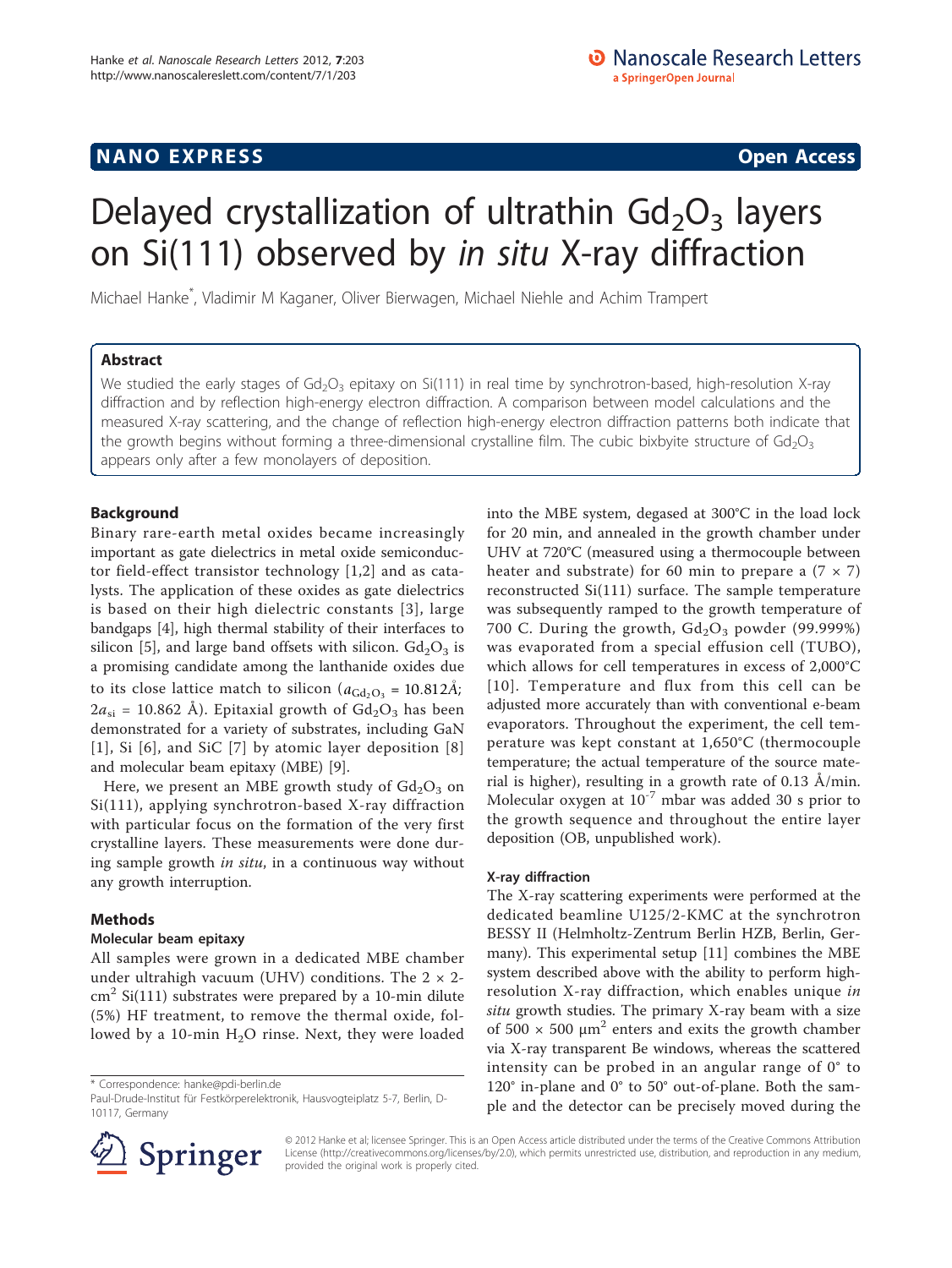growth to probe scattered intensity in a wide range of reciprocal space. An X-ray energy  $E$  of 12 keV, selected by a Si(111) double crystal monochromator ( $\Delta E$  /E =  $10^{-4}$ ), is chosen as a compromise between the accessible area in reciprocal space and primary intensity. Throughout the experiment, the incidence angle was kept constant at  $\alpha_i = 0.2^{\circ}$ .

#### Results and discussion

We index the reflections in surface (hexagonal) coordinates, marked with  $(HKL)_{hex}$ , instead of using bulk indices, denoted by  $(HKL)_{\text{cub}}$  [[12\]](#page-5-0). Referring to the symmetry of the  $Si(111)_{\text{cub}}$  substrates, we define the surface unit cell by vectors **a**, **b**, and **c** with lengths  $a = b = 3.84$ Å,  $c = 9.405$  Å and  $\alpha = \beta = 90^{\circ}$ ,  $\gamma = 120^{\circ}$ . For example, the Si(022)<sub>cub</sub> bulk reflection refers to  $(104)_{\text{hex}}$  in surface coordinates.

#### Post-growth X-ray diffraction

Figure 1a shows a post-growth in-plane intensity distribution of a 13-monolayer (ML, 1 ML =  $3.12 \text{ Å}$ )-thick  $Gd<sub>2</sub>O<sub>3</sub>$  layer on Si(111) measured by in situ X-ray diffraction. All reflections are labeled in the sketch (Figure 1b) which also addresses their different origin. There are basically three types of reflections: intense substrate peaks (red squares), layer reflections (blue circles), and intensity tails from crystal truncation rods (CTRs, green triangles), which are forbidden reflections for bulk Si. This diffraction pattern corresponds to the cubic bixbyite structure (space group 206) of  $Gd<sub>2</sub>O<sub>3</sub>$  with single orientation, in agreement with previous studies, which

## In-situ X-ray studies during growth

bonded to calcium [[14\]](#page-5-0).

To study the epitaxial growth of  $Gd_2O_3$  on Si(111) in situ, we probed the evolution of the out-of-plane scattering by measuring three different CTRs, whose positions are indicated by green triangles in Figure 1b. Figure [2](#page-2-0) shows measured (a, b) and calculated (c, d) intensity distributions along the CTRs  $(10L)_{\text{hex}}$  and  $(20L)_{\text{hex}}$  for layer thicknesses of up to 14 ML. The third measured CTR,  $(1\overline{1}L)_{\textrm{hex}}$ , is not shown. Since the growth was continuous without any interruption, the thickness changes during an individual CTR scan by approximately 0.6 ML. The depicted scan range in  $L$ covers two silicon peaks, namely  $Si(1\bar{1}1)_{\text{cub}}$  and  $Si(022)$  $_{\rm cub}$  at the CTR (10*L*) $_{\rm hex}$ , as well as Si $\left(\bar{2}22\right)_{\rm cub}$  and  $\mathrm{Si}\mathrm{(133)}_{\mathrm{cub}}$  at the CTR (20*L*)<sub>hex</sub>. Due to the A-B twinning relation to the substrate, the layer peaks do not coincide with those of the substrate.  $Gd_2O_3$  in its bixbyite structure exhibits a lattice parameter *a* of 10.812 Å (1 ML in [111] direction refers to  $a/2\sqrt{3} = 3.12 \AA$ ), which nearly equals the substrate value. The resulting lattice mismatch is as small as 0.4%. Such a type of layer (closely lattice-matched and A-B-twinned with respect to the substrate) will excite reflections shifted from

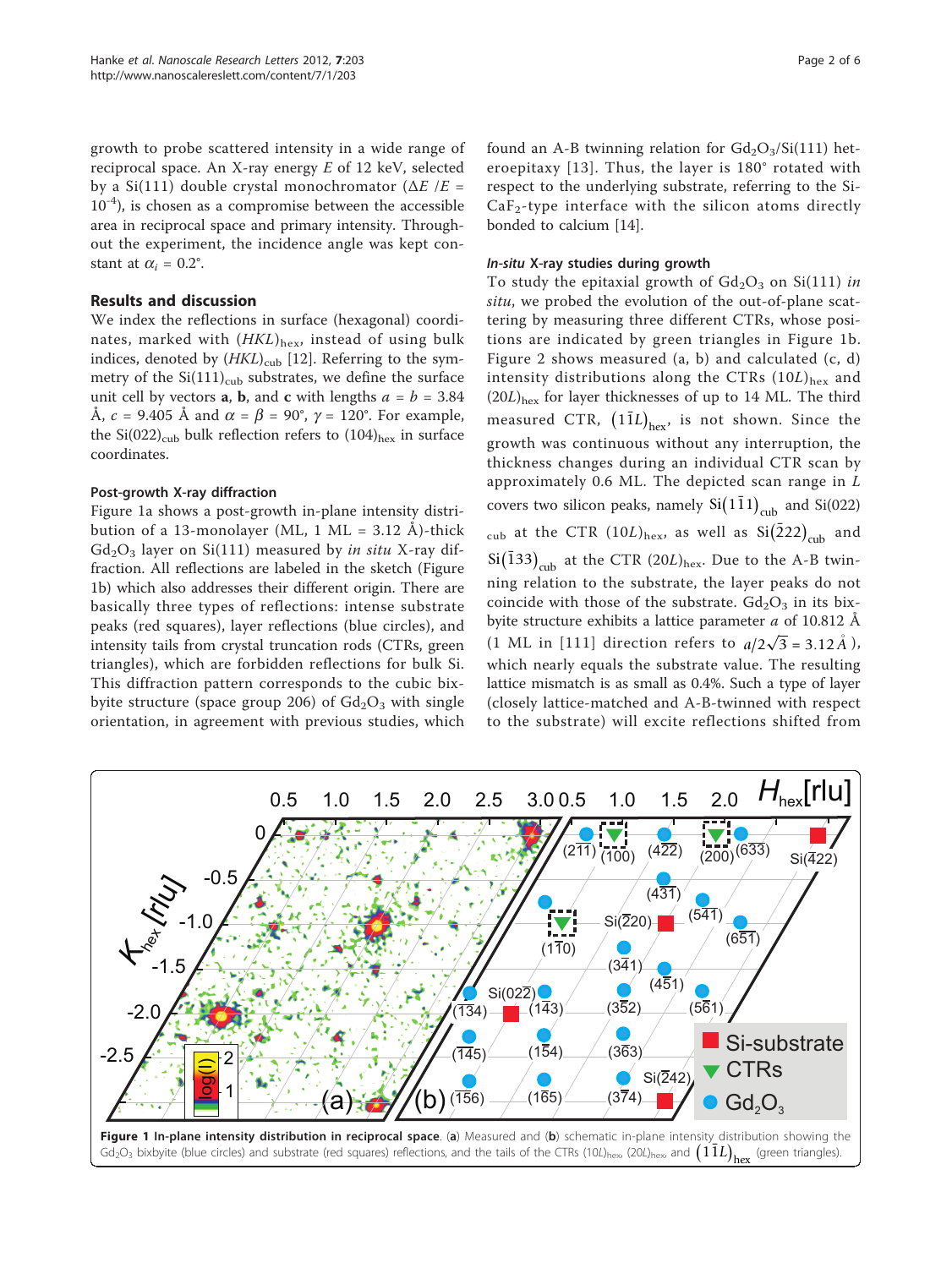<span id="page-2-0"></span>

substrate contributions by  $L = \pm 1$  as shown in Figure 2. The onset of these layer reflections sensitively probes the appearance of a three-dimensional crystalline  $Gd_2O_3$ lattice.

#### Scattering calculations

For comparison, the CTR intensities were calculated using the structure model shown in Figure [3a](#page-3-0). The semi-infinite silicon substrate and a finite number of the oxide layers, in

a twinned orientation of the ABCABC packing with respect to the substrate, were included in the calculation. The intensity calculations were performed in the distorted wave Born approximation [\[15\]](#page-5-0) since the incidence angle is close to the critical angle. A non-integer deposition was calculated as a sum of scattering amplitudes of two films, with the integer numbers of monolayers smaller and larger than the actual deposition, taken in the appropriate proportion. The time-dependent layer thickness was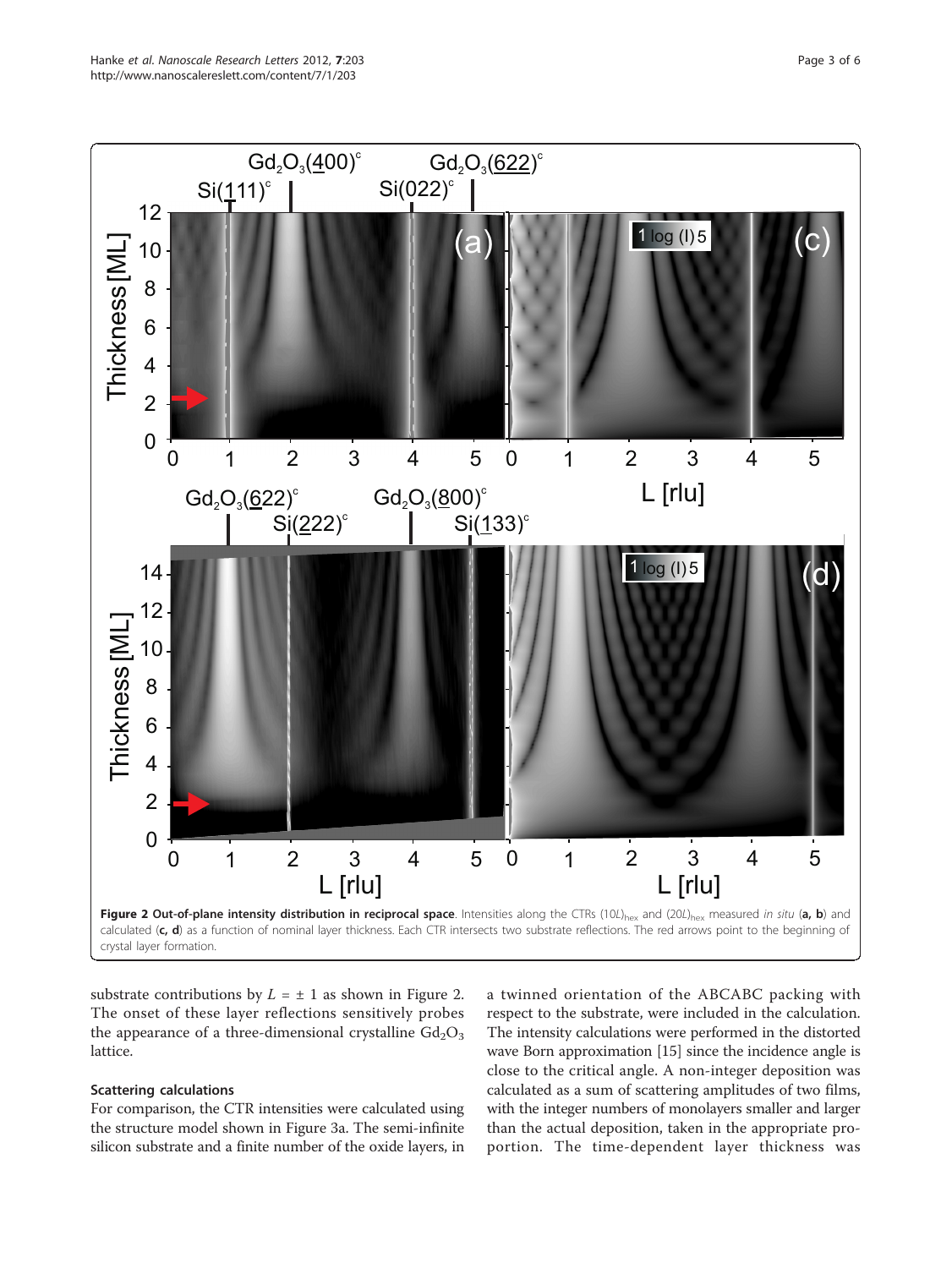<span id="page-3-0"></span>

determined from the current growth time. The growth rate was obtained by dividing the total film thickness, determined from a post-growth CTR measurement, by the total growth time.

# Layer formation at the interface

The measured (Figure [2a, b](#page-2-0)) and calculated (Figure [2c,](#page-2-0) [d](#page-2-0)) intensity distributions agree for a layer thickness larger than about 3 ML (indicated by red arrows in the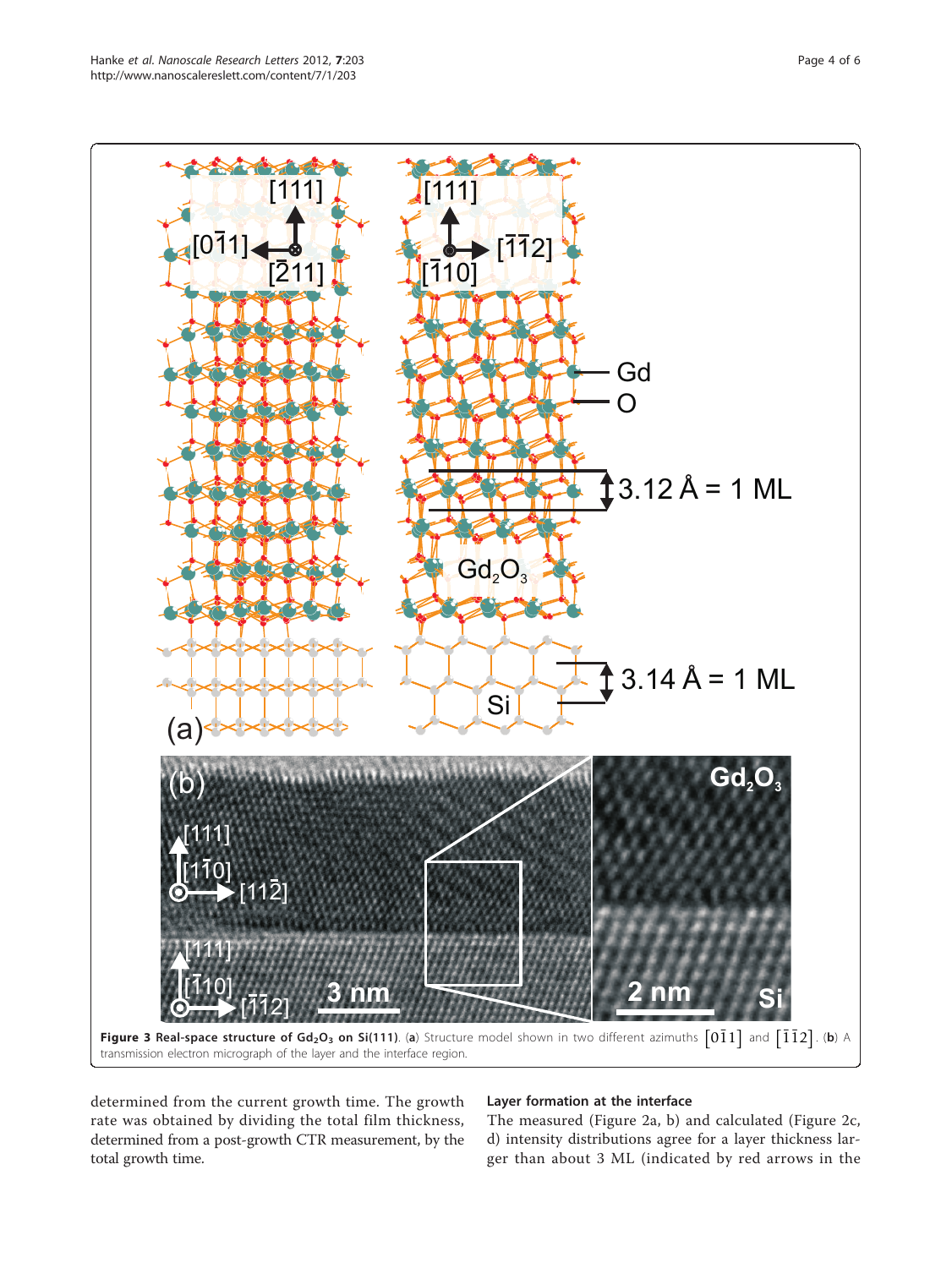figure). Layer peaks become stronger and are subsequently accompanied by thickness fringes whose separation in L shrinks with increasing thickness. However, in contrast to the calculations, which contain a fingerprint of a three-dimensional crystalline  $Gd<sub>2</sub>O<sub>3</sub>$  lattice already from the first monolayer on, there is no experimental evidence for a crystalline layer below the deposition of 2 to 3 ML. For a more detailed analysis, Figure 4 compares a selection of measured and calculated CTRs at different deposition thicknesses. The measured CTRs do not show an indication of the crystalline film for the deposition less than 2 ML, while the intensity changes due to the film are visible on the calculated CTRs from the very beginning of the growth. We cannot exclude an in-plane ordering in separate layers without any registry among one another. At depositions between 2 and